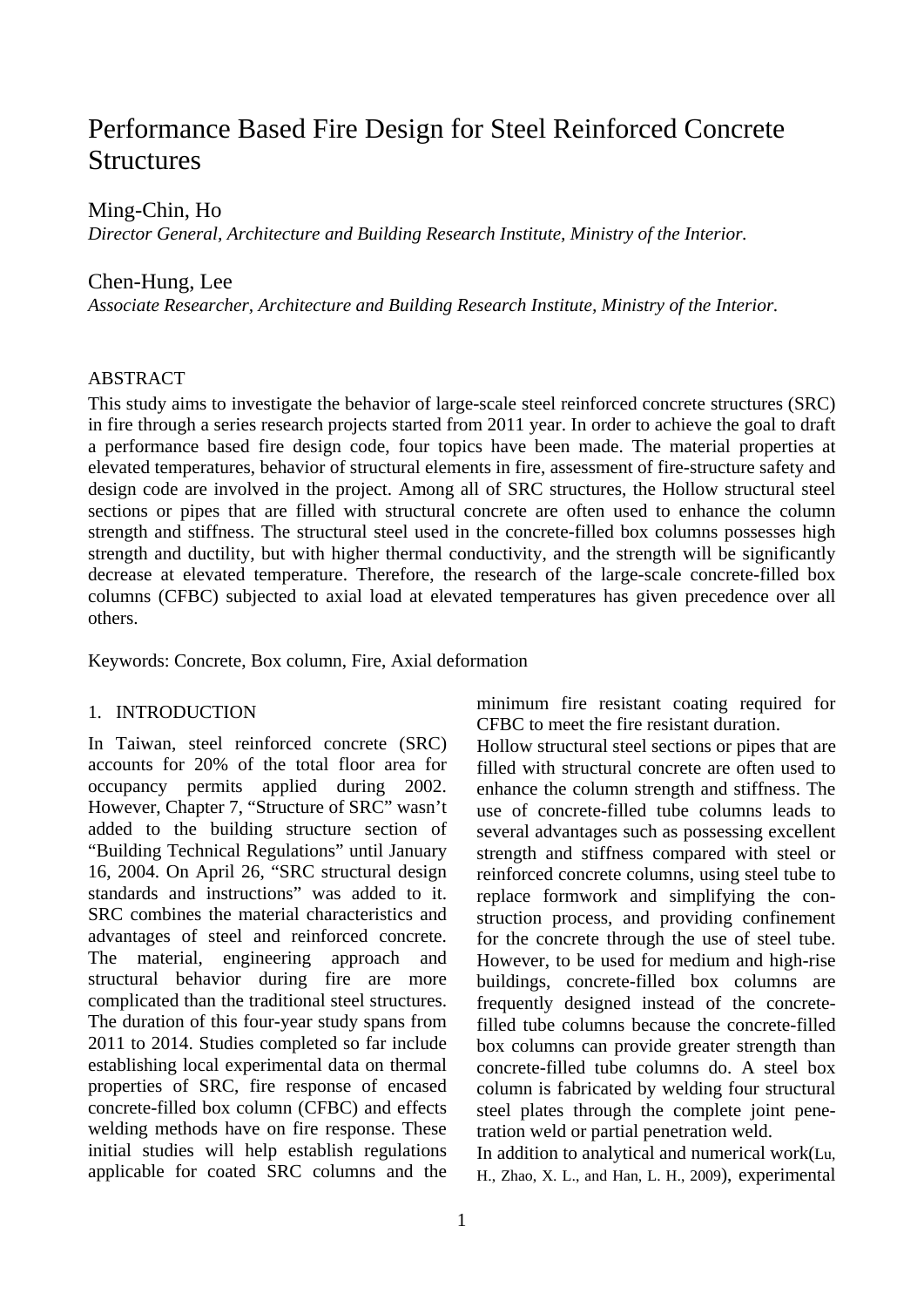work on the behavior of the concrete-filled tube columns has been conducted by a number of researchers (Yang, H., Han, L. H., Wang, Y. C., 2007). The test specimens included various test variables such as size of the cross section, shape of the steel tube, thickness of the fire protection, load ratio, load eccentricity, concrete strength, type of the concrete material, and fire duration time, etc. Moreover, the specimens tested in the literature were mostly small scale. Although the behavior of the concrete-filled tube columns in fire has been extensively studied, experimental work carried out for large-scale concrete-filled box columns is very few due to the limitation of the test equipment. Furthermore, the behavior of the concrete-filled box columns at elevated temperature is not yet well established. The structural steel used in the concrete-filled box columns possesses high strength and ductility, but with higher thermal conductivity, and the strength will be significantly decrease at elevated temperature. Concrete has good compression strength, and low thermal conductivity, and has better fire resistance than the steel. The concrete-filled box columns must subject to axial compression, and the structural behavior and thermal response is complex at elevated temperature.

On the other hand, the use of fireproof coating would increase the construction cost by approximately 30%( Kim, D. K., Choi, S. M., Kim, J. H., Chung, K. S., and Park, S. H., 2005). In addition, it is a non-reusable building material and its fire resistance tends to be affected due to peelings caused by impact from external forces. Currently, the Eurocode and National Research Council of Canada (NRC) have established design standards that regulate the minimum fire resistance (1 to 2 hours) required for uncoated materials. In Taiwan, there are no similar design methods or standards. Under the premise of fire prevention and structural safety, it would be economical and environmental if the use of fire resistant coating can be minimized or even eliminated. The purpose of this study is to fully utilize the Fire Experiment Center at Architecture and Building Research Institute, which is one of the few institutions in the world that is equipped to

conduct experiments on the loading, heating and fire resistance of structural components of beams and columns. The aim is to enhance the localization of SRC regulations in Taiwan with scientific research, establish proven techniques and design standards and develop sustainable and safe buildings.

# 2. PROGRAM REVIEW

The purpose in the structural design of SRC is to effectively combine the structural advantages of steel and reinforced concrete. The structure of carefully designed SRC possesses the advantages of both steel and reinforced concrete. The two structural properties can also be complementary to reach the goals of safety and cost-effectiveness. Since the 921 Earthquake, residents in Taiwan are demanding buildings with higher seismic-resistant property and safety. The government is also concerned about these issues. Additionally, to address sustainable buildings and to combine fire resistant and green effects, this study will be conducted in conjunction with "Development and Applications for Sustainable Concrete Materials" to gradually achieve the goals of using pre-cast concrete components, reducing the amount of binder materials used and adopting reusable materials.

With adequate design, SRC effectively combines steel and reinforced concrete into a higher quality structure. SRC is considered a composite material made up of concrete and steel. The thermal conductive characteristics between the two materials are different. This study addresses how stress distribution between the two and the dislocation of joints affect fire resistance of SRC. The tendency for reinforced concrete to burst under high temperature is also one of the focuses. Fig. 1 shows how steel and reinforced concrete join together. Fig. 2 and Fig. 3 show the "combined" concrete-encased SRC and how SRC and steel columns are joined together. The SRC shown in Fig. 2 is crossshaped encased SRC while Fig. 4 shows encased concrete-filled SRC column. Designers may also choose concrete-filled tubular column (CFTC) instead of encased SRC column. Fig. 4 and Fig. 5 show how square and round tubular columns connect with the steel beams. For side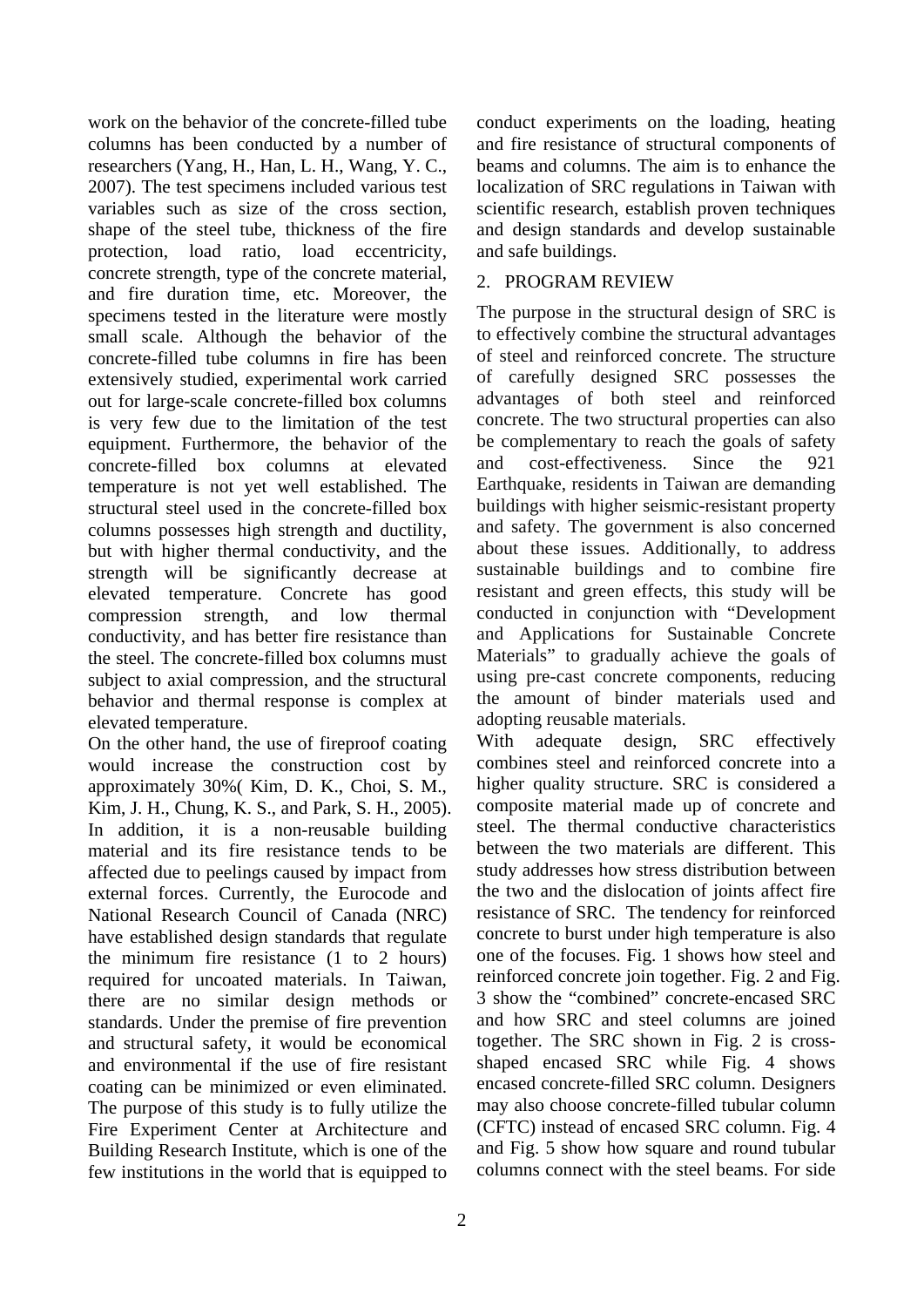columns, designers may consider the T-shaped encased SRC as shown in Fig. 6.

There's also a difference in the study of fire resistant structures. The Fire Prevention Master Plan focuses on reinforced concrete or steel structures. This new plan, on the other hand, takes into consideration the seismic and windy characteristics in Taiwan. Buildings have to be seismic-resistant while offering comfortable living, avoiding building sway caused by strong wind. Structures built with SRC are the industry's response to these issues. This type of buildings encompasses the composite characterristics of reinforced concrete and steel, which are mostly used in low to medium levels. According to Building Technical Regulations, higher fire resistance rating is required for the lower levels. Therefore, the building components and structural fire resistance technology should be further explored. The focus should be on the stability of SRC under high temperature caused by flashover during a fire in order to provide a set of performancebased design method and establish warning systems to ensure the safety of the public and firefighting personnel.



Fig. 1 The combination of steel and reinforced steel.



Fig. 2 The combination of cross-shaped encased SRC columns and SRC beams or steel beams.



Fig. 3 Combination of encased concrete-filled SRC columns with SRC beams or steel beams.



Fig. 4 Combination of square concrete-filled tubular column with steel beams.



Fig. 5 Combination of round concrete-filled tubular column with steel beams.



Fig 6. T-shaped encased SRC column. 3. PROJECT DETAIL

3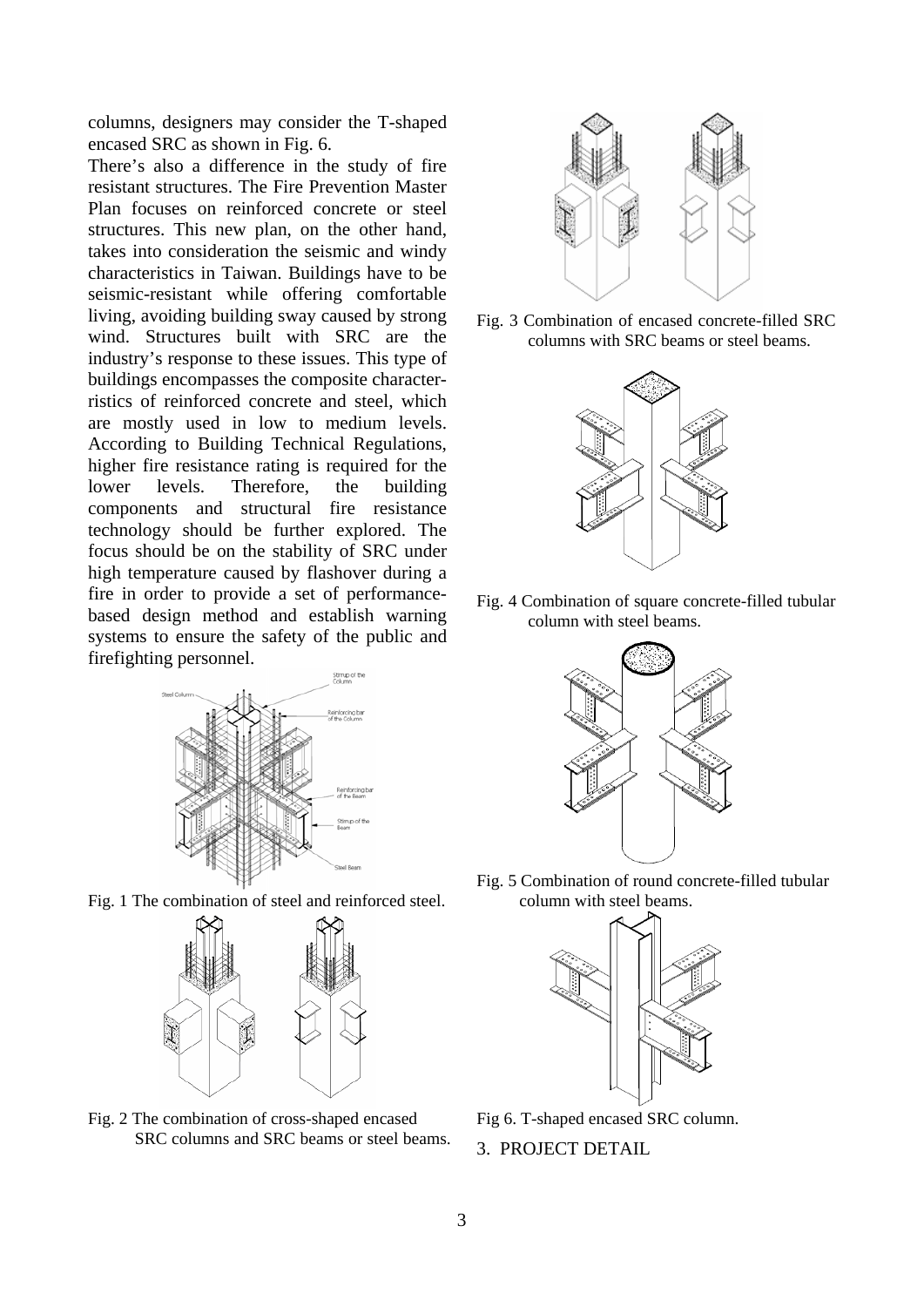The goal of this study is to establish performance, design and verification standards for the structural fire resistance of SRC and to study current fire prevention regulations within Building Technical Regulations that are related to the fire proof qualities of SRC. Details are as follows:

*3.1 Improve the fire safety of buildings with SRC* 

- (1)Establish (Amend) the design and verifycation standards for the fire resistance of SRC;
- (2)SRC fire resistance design;
- (3)Implement the standardization and localization of current construction techniques or performance-based fire prevention regulations;
- (4)Establish safety evaluation and fire prevention design standards;
- (5)Promote safety education and application of structural safety.

*3.2 Research and develop technology or new materials that prevent structural destruction.* 

- (1)Establish a databank for material properties of structural materials under high temperature;
- (2)Improve structural loading during fire;
- (3)Apply non-destruction evaluation in conducting post-fire structural safety monitoring;
- (4)Research and improve on new materials for reused thermal conductive concrete.

In order to accomplish the goals listed above, the yearly program details to be implemented include:

I. Study on the high thermal conductivity and material property of SRC

When flashover occurs during a fire, the temperature could get higher than  $600^{\circ}$ C. The strength and stiffness of the beams and columns may be weakened due to high temperature. If the sub-assemblage cannot withhold any additional loading, it may cause a building to collapse completely or partially and therefore trap the rescue workers within or keep them from rescuing the victims. The material's dynamic characteristics are damaged by high temperatures. Therefore, the focus at this stage will be materialistic changes caused by high

temperatures, such as fire response of thermal conductivity and distribution on SRC cross section, bolt pre-stress, shear resistance, weld pass, as well as RC and steel joints. In addition, after a fire occurs, data on the maximum temperature at the fire scene is often used as a reference to decide whether future structural reinforcement is required. Large-scale steel factories (such as China Steel) get their raw materials from a variety of sources. Some uses grit and some uses scrap metal. Therefore, the strength of steel of the same gauge also varies. To establish the databank for steel materials under fire and to establish design standards require the help and coordination of many agencies. The collaborative mechanism for establishing local databank is yet to be clarified. Current issues concerning this study are listed as follows:

(A) Study on thermal properties of SRC.

The purpose is to conduct experiments and analysis on SRC beams and columns with different cross sections heating options (two, three and four sides); types of concrete (regular, high-performance concrete such as filled concrete and high performance concrete); thermal distribution along the cross section of SRC, and establish concrete parameters as well as formulas for calculating the temperature for the cross-section when under high temperature to be applied toward fire prevention engineering and design. Thermal conduction rate of SRC cross-section would directly affect the structural fire response later on. With different surface heating (such as heating on two sides – corner column or heating on three sides – side beams and columns), the variation in the distribution of temperature field tends to cause asymmetrical structural deformation, even early deterioration. The experiment and analysis of modulus of elasticity, yield strength and ultimate strength will be conducted to establish quantitative graphs and figures to be included in the subsequent establishment of design and testing standards.

Ⅱ. Fire response of SRC components:

Structural behavior within a building is a complex issue. To conduct an overall study on the fire response of a composite framework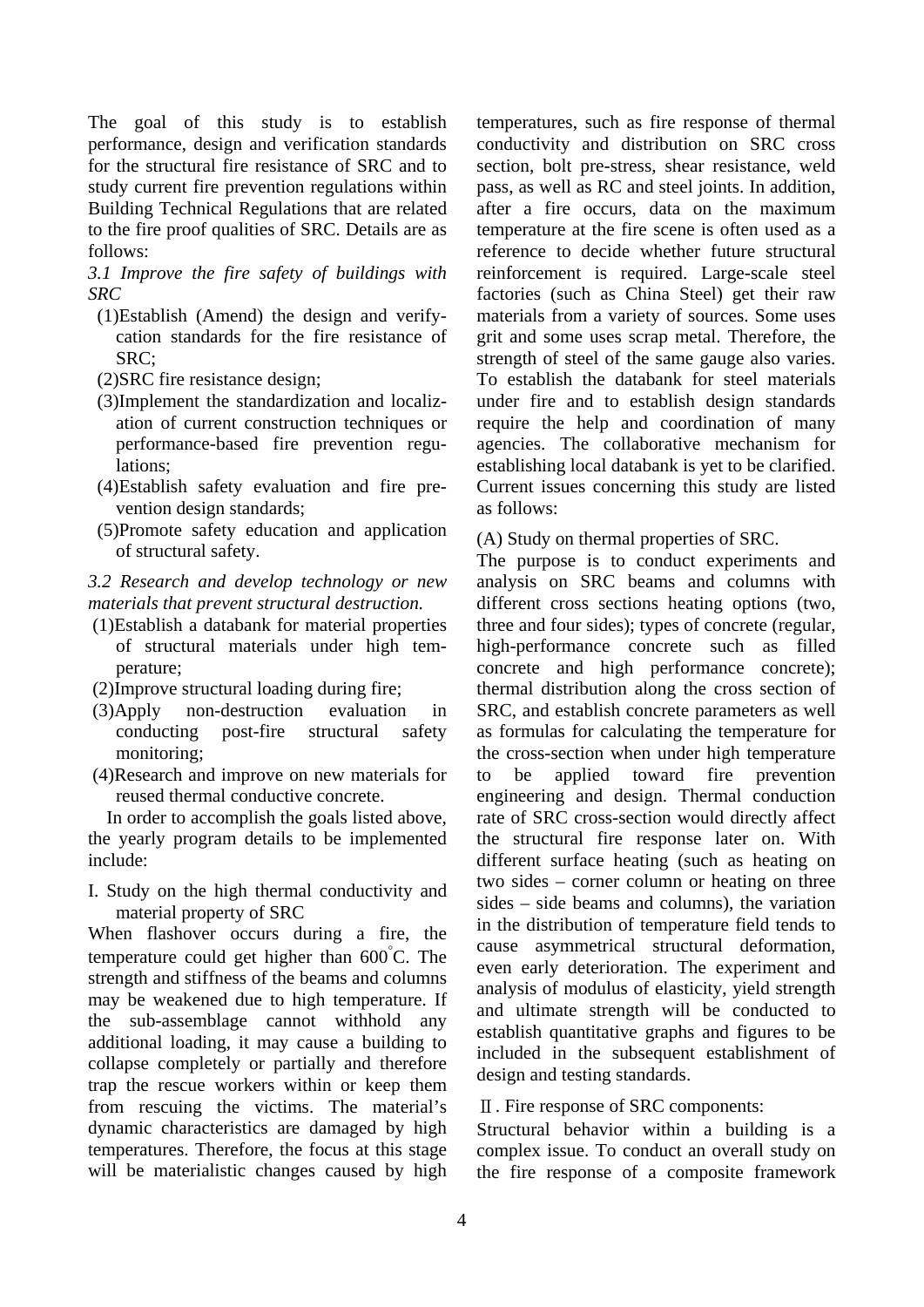may involve too many factors, which makes it difficult to narrow down the scope of research and reach the goals. Experiments conducted on composite structural behavior of beams, columns and floors require a longer period of time to thoroughly investigate and collect data on all aspects of the structural fire resistance. Therefore, it would be appropriate to experiment on the fire response of single component beams or columns with the CNS12514 standards to identify any fire influencing factors or destruction models of the component. Experiments on beam-column joints will be conducted after studies on fire response of components are completed for vertical integration and application to highlight the results of the study. During construction, SRC column system can be welded with full penetration and partial penetration welding. However, it is unclear whether the expected performance of partial penetration welding can be fully realized when the fire occurs. The structural component of SRC combines both reinforced concrete and steel. During a fire, the difference in thermal expansion coefficient and conductivity may cause cross-influence in the column deformity. Therefore, the placement of shear studs may influence the stress distribution and loading of the cross-section in a fire. The difference between the fire responses of reinforced concrete and steel will also be explored in this study to clarify the difference between fire prevention design in SRC and the previously mentioned two components. In addition, deformity test for structural components in a fire can serve as an important monitoring tool in the collapse of structures for rescue workers to understand the overall structure and safety prior to entering the fire scene. The equipment that is often used currently is non-contact thermal testing system. However, the flame, high temperature and smoke often affect the accuracy of this type of equipment or prevent it from getting a reading. Therefore, enhancing thermal testing equipments for structural deformity in a fire is essential. Related topics are as follows:

(A) The effects of welding methods and placement of shear studs on the fire response of SRC columns.

- (B) Fire response of encased concrete-filled box columns.
- Ⅲ. Evaluation on fire safety of SRC structure

As the number of aging structures increases, countries around the world are recognizing that structural health monitoring is an essential part of civil engineering, especially for structures that remain after composite disasters such as earthquakes and fire. Their seismic resistance may affect the planning and proceeding of postdisaster work such as relocation and rehabilitation of the victims. In the past 20 years, the concept of structural health monitoring is gradually being implemented and applied. Large amount of structural data has been collected through sensors placed throughout the structure. However, the dynamic behavior and seismic resistance of structures under fire have largely been ignored. In the past, structural safety for structures exposed to fire has mostly been focusing on static loading. A quantitative approach for evaluating future seismic resistance, however, has not been determined. Nor was one established for the evaluation of post-fire structural safety. Nondestructive testing (NRC) is a matured approach and has been widely applied in the field of architecture and civil engineering. It has been rendering good results on the evaluation of structural crack propagation, residual strength and structural integrity. NRC should also be used for establishing qualitative and quantitative safety evaluations on the strength and stiffness of structural materials such as steel concrete and reinforced concrete and serve as a reference for future reinforcement. It could be considered as part of the qualitative and quantitative safety evaluations on post-fire structural system as well. In addition, automated equipment will be adopted to enhance the convenience and consistency of the testing and to plan for data analysis, parametric studies and equipment building needed to highlight the overall results. To coordinate with the experiment on full scale simulator, the study will focus on the installation of physical structure with SRC, fire scenarios and experiment planning (including the establishment of testing system) to extend the results of the experiments from the current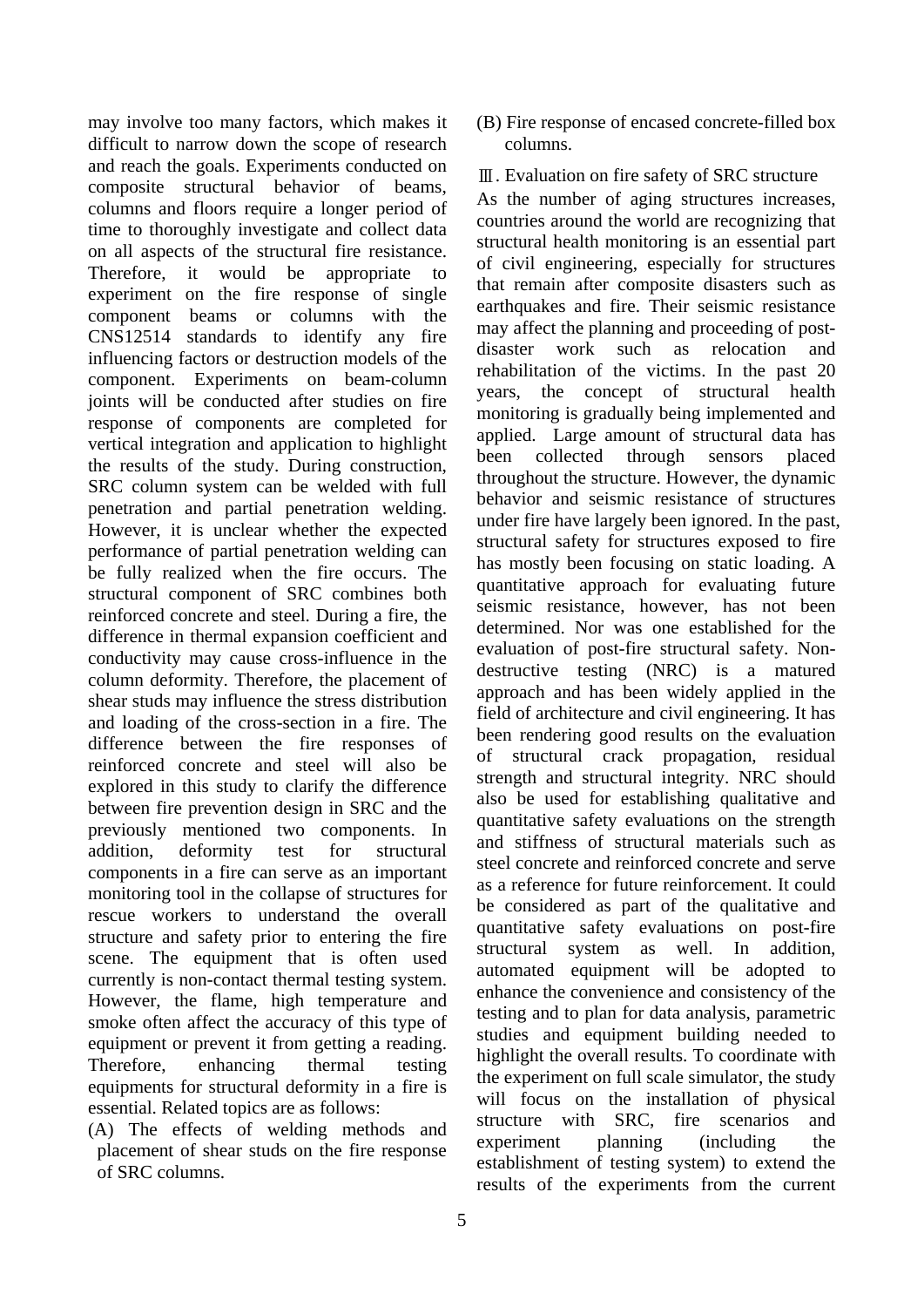stage. Directions for data analysis and parametric studies needed are as follows:

- (A)Boxed steel column Fire response of composite materials in reduced steel beams.
- (B)Encased concrete-filled boxed column Fire response of composite materials in Hshaped steel beams.
- (C)Evaluation of the structural fire safety of SRC with applied system identification.
- (D)Study of post-fire seismic resistance of concrete-filled box column.
- (E)The use of non-destruction evaluation in post-fire structural safety of CFT.
- (F)Study on the verification techniques of fire prevention performance of concrete-filled box column.
- (G)Evaluation of post-fire mechanical properties of steel joint bolt and weld pass.

## Ⅳ. Design Standards

The research results from the early stages of the study will be implemented in construction regulations or standards with a focus on performance-based fire prevention regulation and the analysis of issues associated with current regulations and standards. The overall goals are as follows.

- (A)Study on technical manual for performance verification of concrete-filled boxed steel column.
- (B) Study on design standards for SRC fire resistance design – Fire prevention chapter.

#### 4. EXPERIMENTAL STUDIES

The experimental program was conducted to study the fire resistance of three concrete-filled steel box columns. Specimens were axially loaded and subjected to fire to explore the axial deformation, axial stiffness, and mode of failure.

#### *4.1 Test specimens*

The experiment consisted of fire tests on three large-scale concrete-filled box column (CFBC) specimens, filled with high-strength selfcompacting concrete which the thermal properties has been studied as presented in the literature (Kodur, V. K. R., and Sultan, M. A., 2003). The cross section of the specimens was 500 mm square and the length was 4350 mm. The structural steel box column was 500 mm

square and 22 mm thick. As depicted in figure 7, the box column was fabricated by welding four steel plates through completely joint penetration weld and ultrasonic test was performed to confirm the welding quality. The average tensile strength of the steel plate was 372 MPa. Self-compacting concrete was used to fill the box column. The average concrete compressive strength was 59.7 MPa (for specimen CFBC-1) and 66.0 MPa (for specimens CFBC-2 and CFBC-3) when the specimens were tested. Two of the specimens, CFBC-1 and CFBC-2, had been sprayed with fire protection for two hours fire resistance rating. The average thickness of the fire protection was 15.3 and 14.3 mm for specimens CFBC-1 and CFBC-2, respectively.

#### *4.2 Instrumentations and test apparatus*

In order to measure the temperature distribution of the specimens, type-K thermocouples were installed at four sections of the columns as indicated in figure 8 which also depicts the numbering of the thermocouples. The fire test was carried out on a fire test furnace as shown in figure 9. The furnace was programmed to execute the specified fire time-temperature curve.

#### *4.3 Test procedure*

ISO-834 standard fire time-temperature curve was followed for the fire test. During the ISO standard fire test, axial compression force, corresponding to 64%, 63.6% and 35.8% of the calculated compression strength of the specimens based on the material strengths, was applied to three specimens CFBC-1 to CFBC-3, respectively, to study their behaviour and failure in fire. The axial compression force was 15,190, 15,680 and 8,820 kN for three specimens, respectively.



Fig. 7 Cross section of the specimens.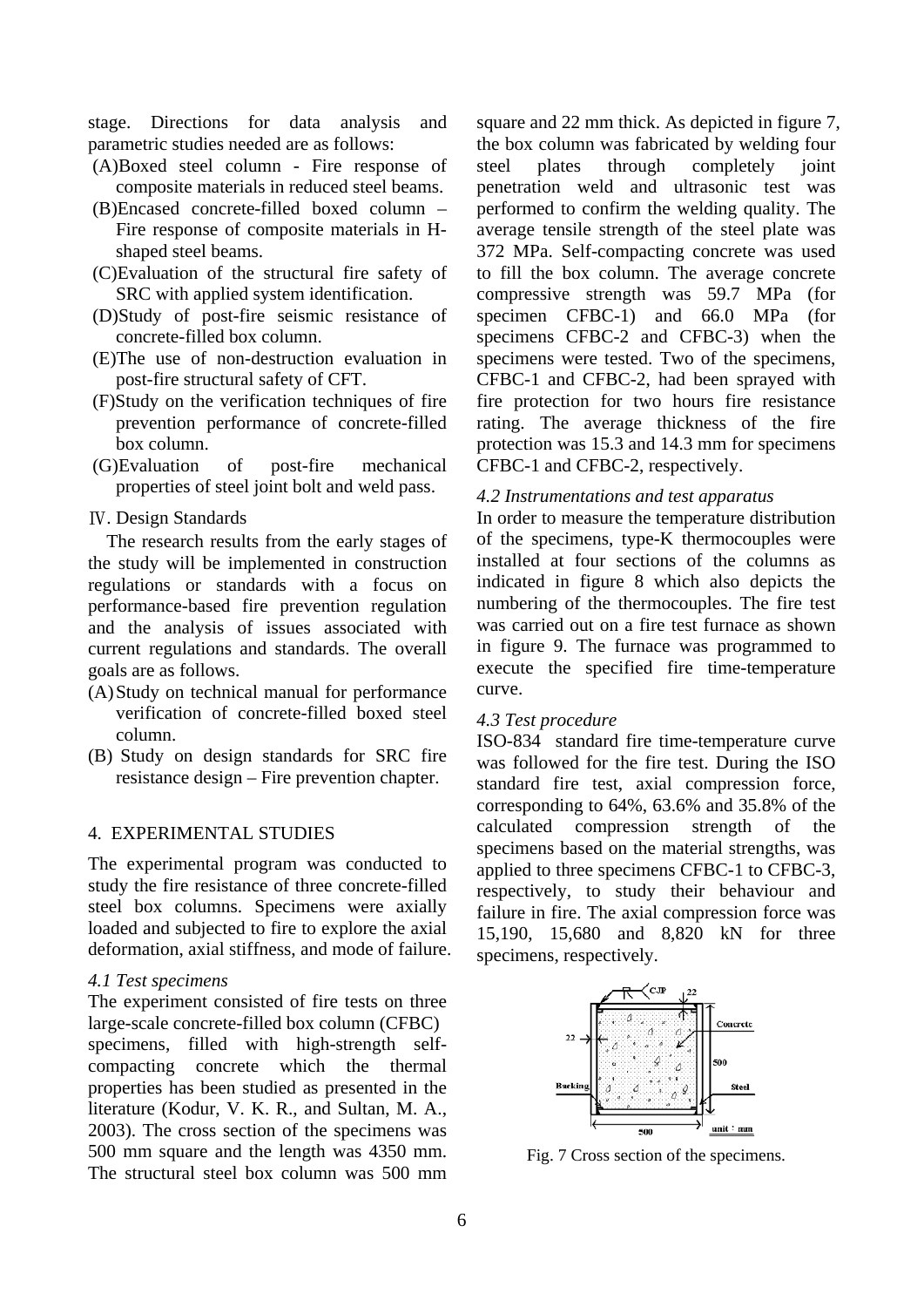





Fig. 9 Sketch of the furnace and test setup.

#### *4.3 Specimen behaviour*

Test results indicated that two specimens with two hours fire protection, specimens CFBC-1 and CFBC-2, can reach two hours fire resistance rating. During the specimen tested at elevated temperature, sound of the concrete bursting was continued heard which did not cause immediate failure of the specimen.

Specimen CFBC-1, with two hours fire protection, was subjected to two hours standard fire test and the highest temperature in the concrete was only 93°C while that in the structural steel was 287°C. The average temperature in the steel was 256°C. Figure 10 shows the measured temperatures as a function of time at cross section A. The elongation of this specimen was 3.8 mm. Figure 11 presents the specimen appearance after the test. Further, in order to explore the effect of the temperature on the specimen's structural behaviour, axial compression test was carried out again after the specimen had been cooled down. The axial load-axial deformation curve illustrated that the axial stiffness of the specimen was recovered and the specimen behaved linearly elastic within the range of the design load, as indicated in figure 12



Fig. 10 Measured temperatures at cross section A of Spec. CFBC-1







Fig. 12 Axial deformation of Spec. CFBC-1 before and after fire.

Test results of specimen CFBC-2 demonstrated typical column behaviour that the column elongated, reached maximum elongation, compressed and finally failed while subjected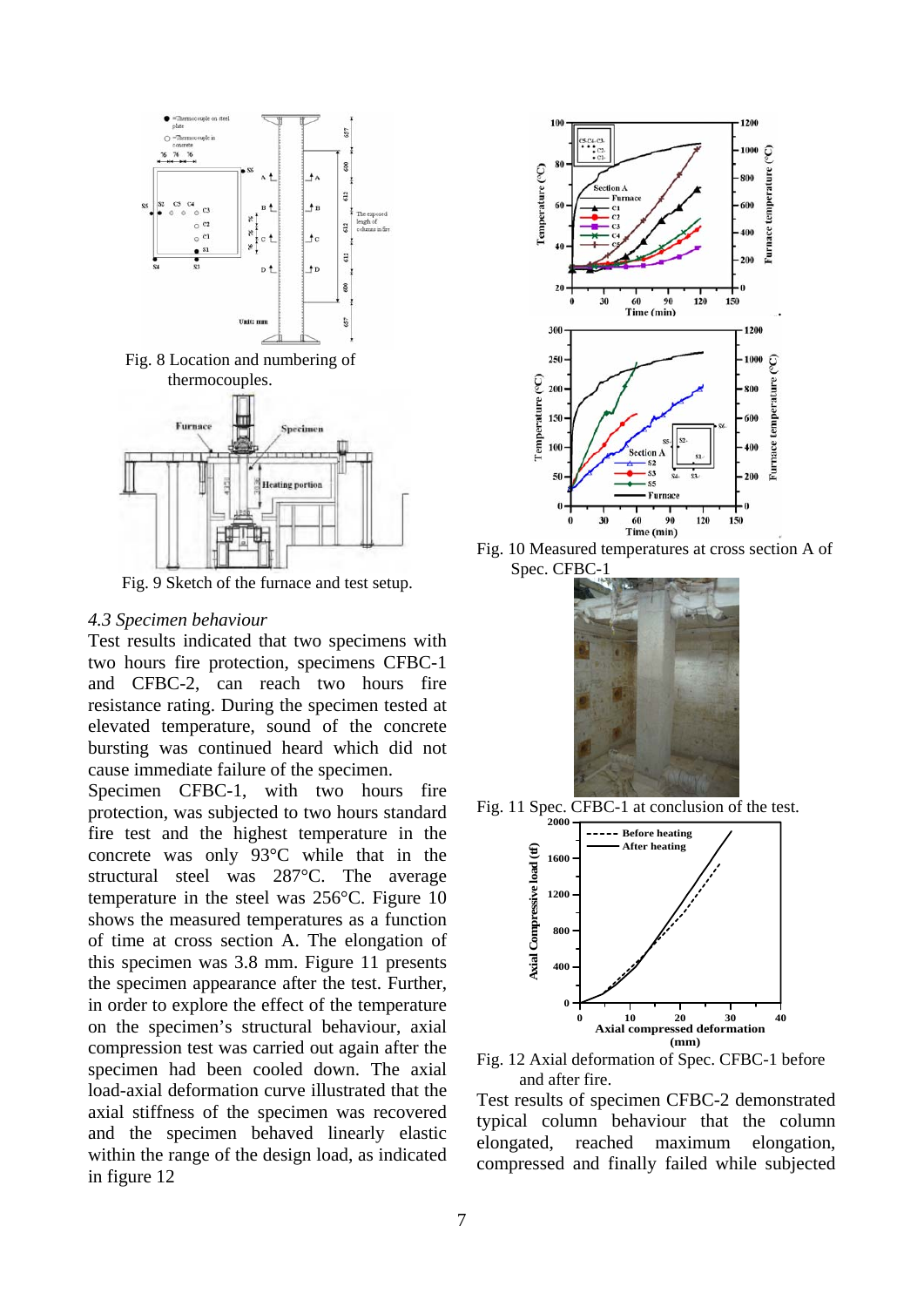to elevated temperature. Specimen CFBC-2 failed at 179 minutes and the highest temperature in the concrete reached 146°C while that in the steel was 512°C. Figure 13 presents the measured temperatures for specimen CFBC-2. Specimen CFBC-2 reached to the maximum elongation of 4.0 mm. The final failure mode was the bulge of the column steel plate and concrete crushing, as shown in figure 14. Specimen CFBC-3 was tested without fire protection. As presented in figure 15, the highest concrete temperature was 470°C. The highest steel temperature reached 847°C and the average temperature in the steel was 758°C. The axial compressive load applied to this specimen was only 35.8% of the compression strength of the column which was even less than concrete strength in the ambient temperature. However, owing to the concrete bursting, specimen CFBC-3 failed at 43 minutes with maximum elongation of 17.3 mm. As demonstrated in figure 16, the bulge of the column steel plate occurred at several locations were also observed. After the specimen cooled down, the steel plate was flame cut, and the crushed concrete inside the steel plate was noticed.

Figure 17 presents the axial deformation versus fire time relations for three specimens and the distinct behaviour of specimen CFBC-3 was indicated. It is noted that the load ratio is a major variable affecting the axial deformation for the column. Structural steel plates provided the confinement for concrete exposure and prevented immediate failure of the column. Acceptable fire resistance of the concrete-filled box columns was also observed.





Fig. 13 Measured temperatures at cross section A of Spec. CFBC-2



Fig. 14 Appearance of Spec. CFBC-2 at conclusion of the test.



Fig. 15 Measured temperatures at cross section A of Spec. CFBC-3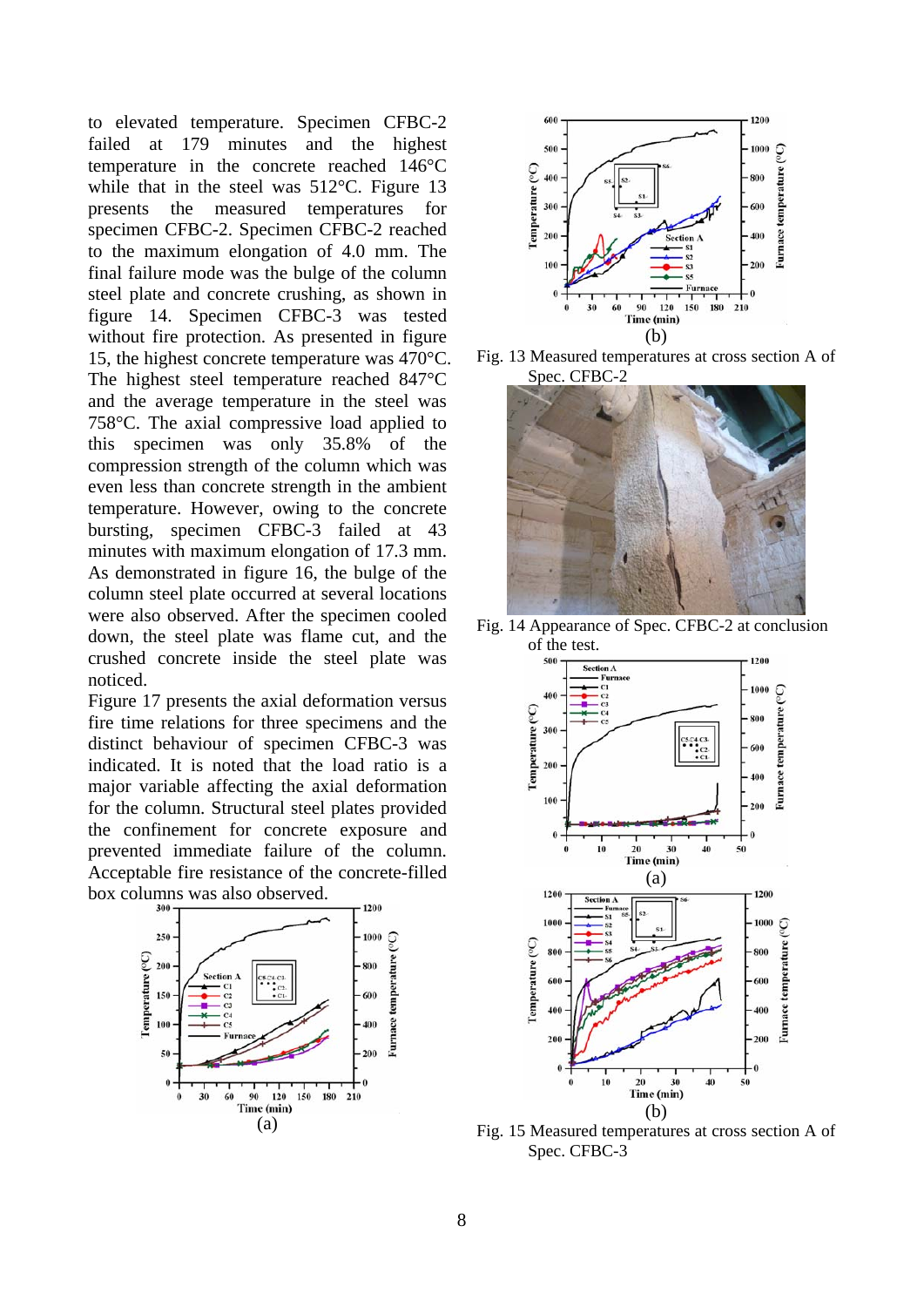



(b)

Fig. 16 Appearance of Spec. CFBC-3 at conclusion of the test.



Fig. 17 Axial deformation versus fire time.

# 5. SUMMARY

1. Three research programs had been executed till now. "Material behavior of steel reinforced concrete in elevated temperature" conducted the basic material properties such as thermal conduction, specific heat and thermal expansion. "Behavior of concrete encased composite columns in fire" tested four CTBC under different loading ration and stud arrangement. "Effect of welding method on the fire behavior of concrete filled box

columns" tested two CFBC with complete and partial penetration welded.

- 2. The following conclusions can be drawn from the results of the above test result.
	- (1)For specimen CFBC-1 with fire protection did not fail within two hour fire exposure, axial compression test was performed after the specimen had been cooled down. The axial stiffness of the specimen was recovered and the specimen behaved linearly elastic within the range of the design load.
	- (2)The failure mode of the concrete-filled box columns was the bulge of the steel plate and crushing of the outer concrete. Structural steel plates provided the confinement for concrete fire induced sapling and prevented immediate failure of the column.
	- (3)No distinct temperature plateau around 100°C in concrete due to the evaporation of water in concrete was observed in these tests owing to the fact that the concrete was fully confined by the structural steel plates.
- 3. In 2013, more than 12 full scale CFBC specimens are going to be tested in fire. The variables have been considered with slender ration and optimized steel section for fire resistance. The 1 hour fire resistance of the CFBC without fire proof will be the research goal trying to achieve.

# **REFERENCES**

- Eurocode 4. 2005. "Design of Composite Steel and Concrete Structures, Part 1.2, General rulesstructural fire design." *Eurocode 4 DD ENV 1994- 1-2:2005*, British Standards Institution, London.
- ISO, 1999. "Fire resistance tests-elements of building construction, Part 1, General requirements", International Standard ISO 834, Geneva.
- Kim, D. K., Choi, S. M., Kim, J. H., Chung, K. S., and Park, S. H., 2005. "Experimental study on fire resistance of concrete-filled steel tube column under constant axial loads", *Steel Structures*, 5(4),305-313.
- Lu, H., Zhao, X. L., and Han, L. H., 2009. "Fire behavior of high strength self-consolidating concrete filled steel tubular stub columns", *Journal of Constructional Steel Research*, 65, 1995-2010.
- Noumowé, A., Carré, H., Daoud, A., and Toutanji, H., 2006. "High-strength self-compacting concrete exposed to fire test", *Journal of Materials in Civil Engineering*, 18(6), 754-758.